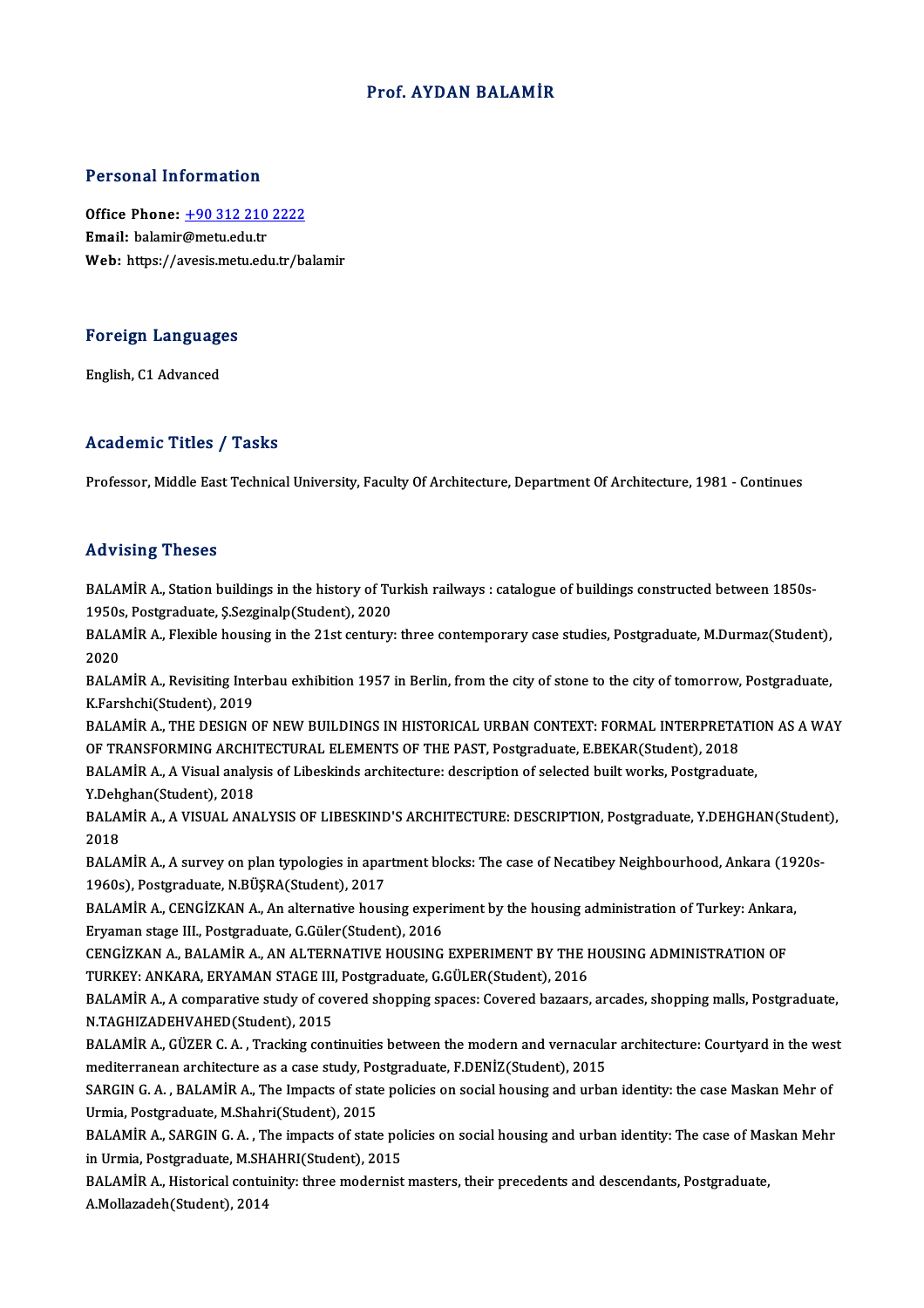BALAMİR A., Historical continuity: Three modernist masters, their precedents and descendants, Postgraduate,<br>A MOLLA(Student), 2014 BALAMİR A., Historical col<br>A.MOLLA(Student), 2014<br>BALAMİR A., Urban parası BALAMİR A., Historical continuity: Three modernist masters, their precedents and descendants, Postgraduate,<br>A.MOLLA(Student), 2014<br>BALAMİR A., Urban parasites: Re-appropriation of interstitial spaces in architecture throug

A.MOLLA(Student), 2014<br>BALAMİR A., Urban parasites: Re-appropri<br>Postgraduate, S.YILDIRIM(Student), 2013<br>BALAMİR A., REKER A. II., Use ef tradition BALAMİR A., Urban parasites: Re-appropriation of interstitial spaces in architecture through the act of graffiti,<br>Postgraduate, S.YILDIRIM(Student), 2013<br>BALAMİR A., PEKER A. U. , Use of traditional elements in contemporar

Postgraduate, S.YILDIRI<br>BALAMİR A., PEKER A. U<br>Ö.ÜREY(Student), 2010<br>BALAMİB A. Erom 20dv BALAMİR A., PEKER A. U. , Use of traditional elements in contemporary mosque architecture in Turkey, Postg<br>Ö.ÜREY(Student), 2010<br>BALAMİR A., From ?advertising architecture? to ?media façade?: Communication through digital

Ö.ÜREY(Student), 2010<br>BALAMİR A., From ?advertising architectur<br>Postgraduate, E.AYDOĞAN(Student), 2009<br>BALAMİR A. Dosign guidelines for special c

Postgraduate, E.AYDOĞAN(Student), 2009<br>BALAMİR A., Design guidelines for special education schools for children with autism design and appraisal of Private İlgi Postgraduate, E.AYDOĞAN(Student), 2009<br>BALAMİR A., Design guidelines for special education schools for cl<br>Special Education School, Postgraduate, Z.ÖKTEM(Student), 2009<br>BALAMİR A. Avrading architecture in Turkey, National

BALAMİR A., Awarding architecture in Turkey: National architecture exhibition and awards program, Postgraduate,<br>N.DURMAZ(Student), 2009 Special Education School, Po<br>BALAMİR A., Awarding arch<br>N.DURMAZ(Student), 2009<br>BALAMİR A., Erom "Adverti BALAMİR A., Awarding architecture in Turkey: National architecture exhibition and awards program, Postgrad<br>N.DURMAZ(Student), 2009<br>BALAMİR A., From "Advertising Architecture" to "Media Façade" : communication through digit

Postgraduate,E.Aydoğan(Student),2009 BALAMİR A., From "Advertising Architecture" to "Media Façade" : communication through digital display skir<br>Postgraduate, E.Aydoğan(Student), 2009<br>BALAMİR A., An inquiry on the limits of multidisciplinary collaboration in d

Postgraduate, E.Aydoğan(Student), 2009<br>BALAMİR A., An inquiry on the limits of r<br>Postgraduate, G.ERDEM(Student), 2005<br>BALAMİR A. Begenensting the historical BALAMİR A., An inquiry on the limits of multidisciplinary collaboration in design: Architectural competitions,<br>Postgraduate, G.ERDEM(Student), 2005<br>BALAMİR A., Regenerating the historical fabric: A proposal for a hybrid in

Postgraduate, G.ERDEM(Student)<br>BALAMİR A., Regenerating<br>M.KAYASÜ(Student), 2005<br>BALAMİR A. Regregensting BALAMİR A., Regenerating the historical fabric: A proposal for a hybrid infill in Mardin, Postgraduate,<br>M.KAYASÜ(Student), 2005<br>BALAMİR A., Regrenerating the historical fabric : a proposal for a hybrid infill in Mardin, Po

M.KAYASÜ(Student), 2005<br>BALAMİR A., Regreneratin<br>M.Kayasü(Student), 2005<br>BALAMİR A. Comporative BALAMİR A., Regrenerating the historical fabric : a proposal for a hybrid infill in Mardin, Postgraduate,<br>M.Kayasü(Student), 2005<br>BALAMİR A., Comparative study of the structure of traditional timber housıng in Turkey and J

M.Kayasü(Student), 2005<br>BALAMİR A., Comparative study<br>S.MATSUSHİTA(Student), 2004<br>BALAMİB A., Bodavalanmant pr BALAMİR A., Comparative study of the structure of traditional timber housing in Turkey and Japan, Postgraduate,<br>S.MATSUSHİTA(Student), 2004<br>BALAMİR A., Redevelopment processes of inner-city projects and architectural trans

S.MATSUSHİTA(Student), 2004<br>BALAMİR A., Redevelopment processes of inner-city projects and architectural transformation in metropolitan (<br>centers by the late 20th century: The case of Berlin after reunification, Postgradua BALAMİR A., Redevelopment processes of inner-city projects and architectural transformation in metropolitan city<br>centers by the late 20th century: The case of Berlin after reunification, Postgraduate, S.SELCEN(Student), 20 centers by the late 20th century: The case of Berlin after reunification, Postgraduate, S.SELCEN(Student), 2003<br>BALAMİR A., Design and production of industrialized houses prototype house design in the post-earthquake pe<br>Po

BALAMİR A., Design and production of industrialized houses prototype house design in the post-earthquake period.,<br>Postgraduate, E.Aydın(Student), 2002<br>BALAMİR A., Design and production of industrialized houses. Prototype h BALAMIR A., Design and production of industrialized houses. Prototype house design in the post earthquake period, BALAMİR A., Design and production of industrialized houses. Prototype house design in the post earthquake period,<br>Postgraduate, E.AYDIN(Student), 2002<br>CENGİZKAN A., BALAMİR A., Rethinking the urban block in Turkey: A study

Postgraduate, E.AYDIN(Student), 2002<br>CENGİZKAN A., BALAMİR A., Rethinking the urban block<br>perimeter housing, Postgraduate, B.GÜL(Student), 2002<br>PALAMİR A. Contemporary mossuve architecture in Turk CENGİZKAN A., BALAMİR A., Rethinking the urban block in Turkey: A study with reference to siedlung ty<br>perimeter housing, Postgraduate, B.GÜL(Student), 2002<br>BALAMİR A., Contemporary mosque architecture in Turkey, Postgradua

perimeter housing, Postgraduate, B.GÜL(Student), 2002<br>BALAMİR A., Contemporary mosque architecture in Turkey, Postgraduate, T.IŞIKYILDIZ(Student), 2000<br>BALAMİR A., The Effects of cultural democratisation movement on the ar BALAMİR A., Contemporary mosque architectur<br>BALAMİR A., The Effects of cultural democratisa<br>Turkey, Postgraduate, T.VURAL(Student), 1999<br>BALAMİR A. Tectonise of minimalism in contemi BALAMİR A., The Effects of cultural democratisation movement on the architecture of culture centers in the wor<br>Turkey, Postgraduate, T.VURAL(Student), 1999<br>BALAMİR A., Tectonics of minimalism in contemporary architecture,

Turkey, Postgraduate, T.VURAL(Student), 1999<br>BALAMİR A., Tectonics of minimalism in contemporary architecture, Postgraduate, D.ÜLGÜRAY(Student), 1999<br>BALAMİR A., Compositional principles in classical, modern and postmodern

BALAMİR A., Tectonics of minimalism in contemporary architecture, Postgraduate, D.ÜLGÜRAY(Student), 1999<br>BALAMİR A., Compositional principles in classical, modern and postmodern languages of architecture : a case s<br>mass an BALAMİR A., Compositional principles in classical, modern and postmodern languages of architecture : a case s<br>mass and façade compositions of apartment buildings in Ankara, Postgraduate, Z.Korkmaz(Student), 1997<br>BALAMİR A.

Z.Durmuş(Student),1997

BALAMİR A., Designing new buildings in old settlements : a case study in Datça Mahallesi, Muğla, Postgraduate,<br>Z.Durmuş(Student), 1997<br>BALAMİR A., Analysis of urban and architectural visions in recent science fiction films 2.Duri<br>BALA<br>1997<br>PALA BALAMİR A., Analysis of urban and architectural visions in recent science fiction films, Postgraduate,<br>1997<br>BALAMİR A., Designing new buildings in old settlements: A case study in Datça -Muğla, Postgraduate,<br>7 DUBMUS(Stude

1997<br>BALAMİR A., Designing new buildings in old settlements: A case study in Datça -Muğla, Postgraduate,<br>Z.DURMUŞ(Student), 1997 BALAMİR A., Designing new buildings in old settlements: A case study in Datça -Muğla, Postgraduate,<br>Z.DURMUŞ(Student), 1997<br>BALAMİR A., Compositional principles in classical, modern and postmodern Inguages of architecture:

Z.DURMUŞ(Student), 1997<br>BALAMİR A., Compositional principles in classical, modern and postmodern Inguages of architecture: A Case<br>mass and facde compositions of apartment buildings in Ankara, Postgraduate, Z.KORKMAZ(Studen BALAMİR A., Compositional principles in classical, modern and postmodern Inguages of architecture: A Case studies<br>mass and facde compositions of apartment buildings in Ankara, Postgraduate, Z.KORKMAZ(Student), 1997<br>BALAMİR

mass and facde compositions of apartment buildings in Ankara, Postgraduate,<br>BALAMİR A., Architecture and fashion: Indices of the Turkish westernization p<br>fashionable in hotel architecture, Postgraduate, E.SAVAŞKAN(Student) BALAMİR A., Architecture and fashion: Indices of the Turkish westernization process throught the study of the<br>fashionable in hotel architecture, Postgraduate, E.SAVAŞKAN(Student), 1996<br>BALAMİR A., Architecture and fashion:

fashionable in hotel architecture, Postgraduate, E.SAVAŞKAN(Student), 1996<br>BALAMİR A., Architecture and fashion: indices of the Turkish westernization<br>'fashionable' in hotel architecture, Postgraduate, E.Savaşkan(Student), BALAMİR A., Architecture and fashion: indices of the Turkish westernization process through the study of the<br>'fashionable' in hotel architecture, Postgraduate, E.Savaşkan(Student), 1996<br>BALAMİR A., A study on the environme

'fashionable' in hotel architecture, Postgraduate, E.Savaşkan(Student), 1996<br>BALAMİR A., A study on the environmental quality problem in collective housing settlements in Turkey, Postgraduate,<br>M.Çetin(Student), 1995

BALAMIR A., A Study on the environmental quality problem in collective housing sellements in Turkey, Postgraduate,